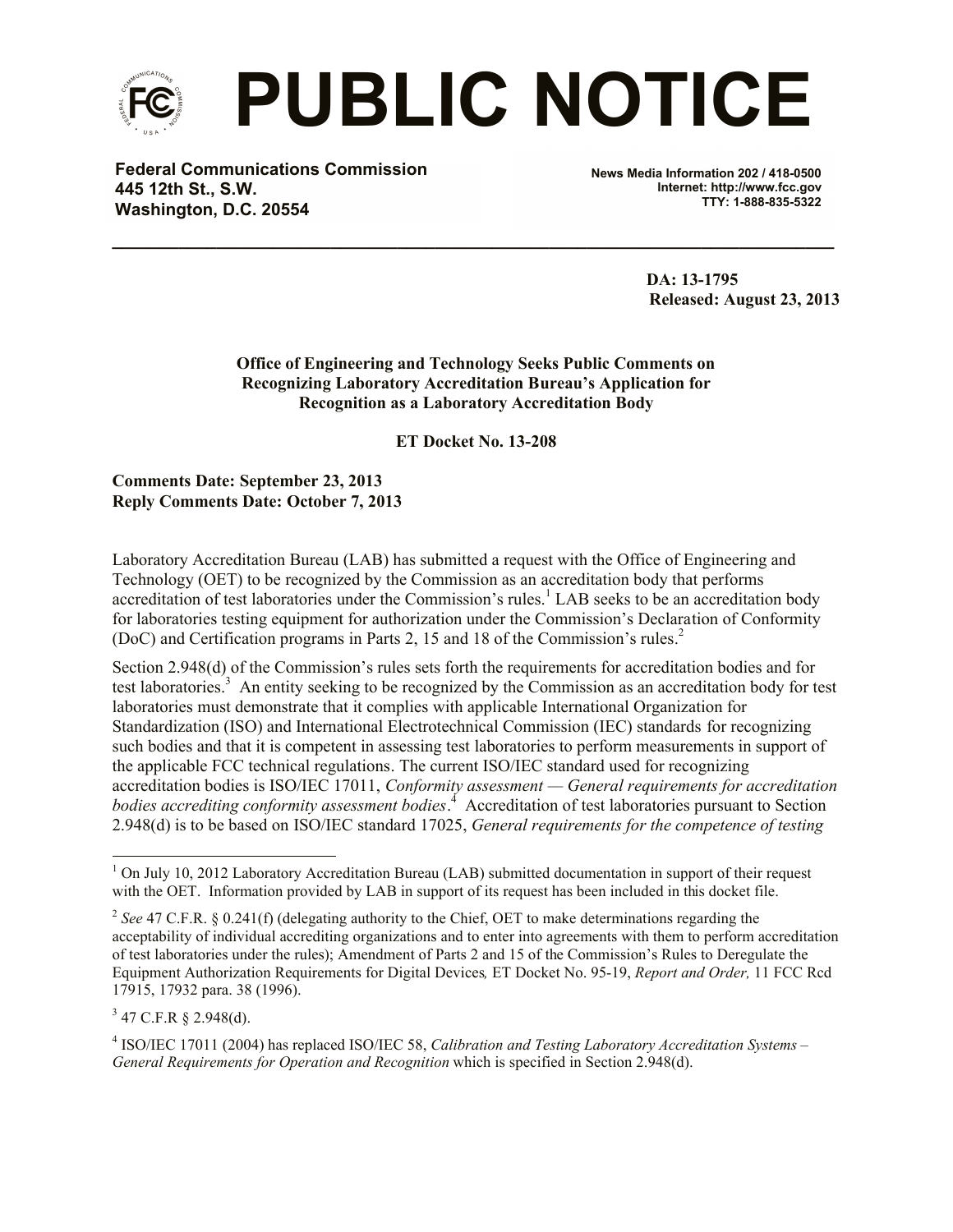*and calibration laboratories,* and on the FCC requirements. It is the responsibility of the accreditation body to review the qualifications of a test laboratory's test personnel, management systems, record keeping and reporting practices; to send recognized experts to observe testing at the laboratory; and to verify the testing laboratory's competence to perform tests in accordance with FCC-related measurement procedures.

OET has provided additional guidance on the type of information that an applicant who desires to be recognized by the Commission as a laboratory accreditation body should provide in support of its application<sup>5</sup> The following types of information would provide the "best evidence" of an applicant's credentials and qualifications to perform accreditation of laboratories that test equipment to Commission requirements, consistent with the requirements of Section 2.948(d) of the Commission's rules for accreditation bodies and for test laboratories:

- 1. Successful completion of a ISO/IEC 17011 peer review, such as being a signatory to the International Laboratory Accreditation Cooperation (ILAC) Mutual Recognition Arrangement (MRA) or other equivalent laboratory accreditation agreement;<sup>6</sup>
- 2. Experience with the accreditation of electromagnetic compatibility (EMC), radio and telecom testing laboratories to ISO/IEC 17025. This can be demonstrated by having OET staff participate in a witness audit of the accreditation body performing an assessment of an EMC/Radio/Telecom testing laboratory; or by having OET staff review the report generated by the National Institute of Standards and Technology (NIST) laboratory accreditation evaluation program conducted to support the Asia Pacific Economic Cooperation (APEC) Mutual Recognition Arrangement (MRA) for Conformity Assessment of Telecommunications Equipment.<sup>7</sup> An applicant that offers other evidence has the burden of demonstrating that the information would enable OET to evaluate its experience with the accreditation of electromagnetic compatibility (EMC), radio and telecom testing laboratories to ISO/IEC 17025.
- 3. Accreditation personnel/assessors with specific technical experience on the Commission equipment authorization rules and requirements; and
- 4. Procedures and policies developed for the accreditation of testing laboratories for FCC equipment authorization programs.

Information provided by LAB in support of its request has been included in the docket file. Additional information regarding LAB may be found on its website or by contacting it directly.

Laboratory Accreditation Body 11617 Coldwater Road Suite 101 Fort Wayne, IN 46845 Contact: Randy Long

<sup>&</sup>lt;sup>5</sup> See Office of Engineering and Technology Provides Guidance on the Recognition of Laboratory Accreditation Bodies and Recognizes ACLASS as an Accreditation Body, ET Docket No. 09-161, *Public Notice* (2010); Office of Engineering and Technology Seeks Public Comments on Qualifying Information for Recognizing Laboratory Accreditation Bodies and ACLASS Application for Recognition, ET Docket No. 09-161, *Public Notice* (2009).

<sup>6</sup> The ILAC Arrangement builds upon existing or developing regional arrangements established around the world. The European Cooperation for Accreditation (EA), the Asia Pacific Laboratory Accreditation Cooperation (APLAC) and the Inter-American Accreditation Cooperation (IAAC) are examples of current ILAC-recognized regions with acceptable mutual recognition arrangements (MRAs) and evaluation procedures. *See* ILAC Arrangement at http://www.ilac.org/ilacarrangement.html.

<sup>&</sup>lt;sup>7</sup> Domestic laboratory accreditation bodies that successfully complete the NIST evaluation program are listed by NIST as acceptable for use by domestic laboratories seeking to be designated to foreign MRA partner economies.